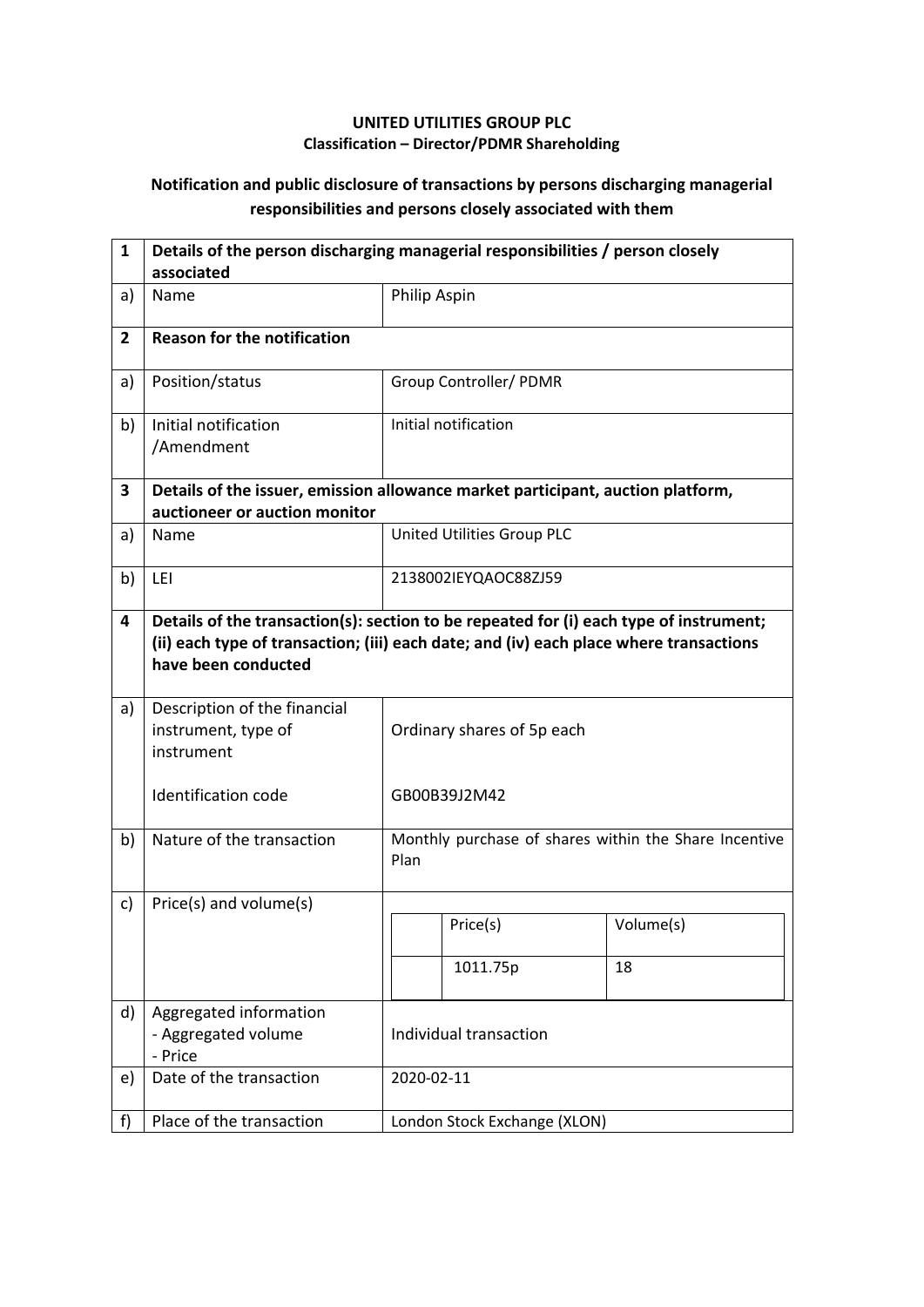| $\mathbf{1}$   | Details of the person discharging managerial responsibilities / person closely                                                                                                                          |                                            |                                                       |  |  |  |
|----------------|---------------------------------------------------------------------------------------------------------------------------------------------------------------------------------------------------------|--------------------------------------------|-------------------------------------------------------|--|--|--|
|                | associated                                                                                                                                                                                              |                                            |                                                       |  |  |  |
| a)             | Name                                                                                                                                                                                                    | Louise Beardmore                           |                                                       |  |  |  |
| $\overline{2}$ | <b>Reason for the notification</b>                                                                                                                                                                      |                                            |                                                       |  |  |  |
| a)             | Position/status                                                                                                                                                                                         | Customer Services and People Director/PDMR |                                                       |  |  |  |
| b)             | Initial notification<br>/Amendment                                                                                                                                                                      | Initial notification                       |                                                       |  |  |  |
| 3              | Details of the issuer, emission allowance market participant, auction platform,                                                                                                                         |                                            |                                                       |  |  |  |
|                | auctioneer or auction monitor                                                                                                                                                                           |                                            |                                                       |  |  |  |
| a)             | Name                                                                                                                                                                                                    | United Utilities Group PLC                 |                                                       |  |  |  |
| b)             | LEI                                                                                                                                                                                                     | 2138002IEYQAOC88ZJ59                       |                                                       |  |  |  |
| 4              | Details of the transaction(s): section to be repeated for (i) each type of instrument;<br>(ii) each type of transaction; (iii) each date; and (iv) each place where transactions<br>have been conducted |                                            |                                                       |  |  |  |
| a)             | Description of the financial<br>instrument, type of<br>instrument                                                                                                                                       | Ordinary shares of 5p each                 |                                                       |  |  |  |
|                | Identification code                                                                                                                                                                                     | GB00B39J2M42                               |                                                       |  |  |  |
| b)             | Nature of the transaction                                                                                                                                                                               | Plan                                       | Monthly purchase of shares within the Share Incentive |  |  |  |
| c)             | Price(s) and volume(s)                                                                                                                                                                                  |                                            |                                                       |  |  |  |
|                |                                                                                                                                                                                                         | Price(s)                                   | Volume(s)                                             |  |  |  |
|                |                                                                                                                                                                                                         | 1011.75p                                   | 18                                                    |  |  |  |
| d)             | Aggregated information<br>- Aggregated volume<br>- Price                                                                                                                                                | Individual transaction                     |                                                       |  |  |  |
| e)             | Date of the transaction                                                                                                                                                                                 | 2020-02-11                                 |                                                       |  |  |  |
| f              | Place of the transaction                                                                                                                                                                                | London Stock Exchange (XLON)               |                                                       |  |  |  |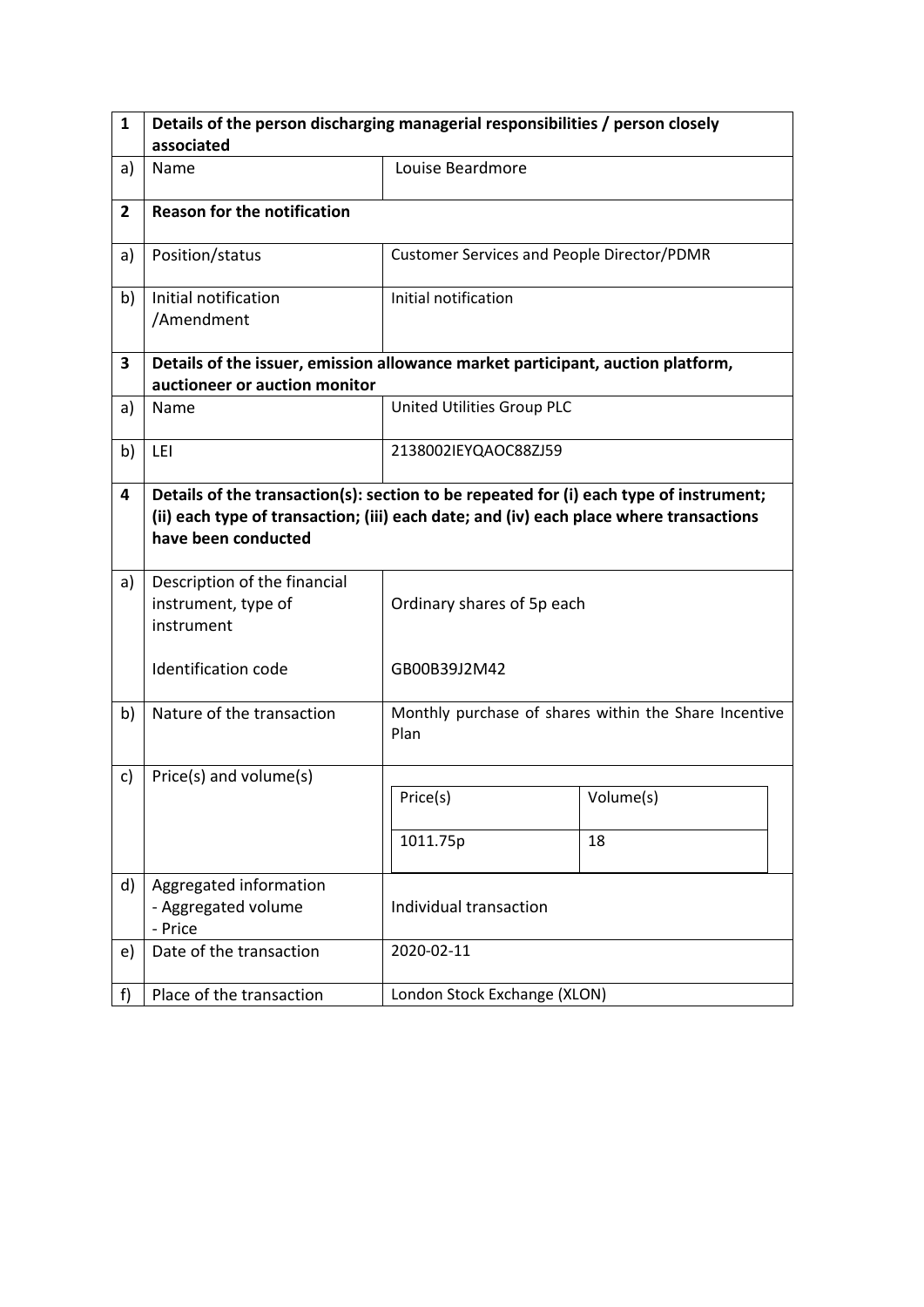| $\mathbf{1}$   | Details of the person discharging managerial responsibilities / person closely                                                                                                                          |                                       |                                                       |  |  |  |
|----------------|---------------------------------------------------------------------------------------------------------------------------------------------------------------------------------------------------------|---------------------------------------|-------------------------------------------------------|--|--|--|
|                | associated                                                                                                                                                                                              |                                       |                                                       |  |  |  |
| a)             | Name                                                                                                                                                                                                    | James Bullock                         |                                                       |  |  |  |
| $\overline{2}$ | <b>Reason for the notification</b>                                                                                                                                                                      |                                       |                                                       |  |  |  |
| a)             | Position/status                                                                                                                                                                                         | Strategy and Regulation Director/PDMR |                                                       |  |  |  |
| b)             | Initial notification<br>/Amendment                                                                                                                                                                      | Initial notification                  |                                                       |  |  |  |
| 3              | Details of the issuer, emission allowance market participant, auction platform,                                                                                                                         |                                       |                                                       |  |  |  |
|                | auctioneer or auction monitor                                                                                                                                                                           |                                       |                                                       |  |  |  |
| a)             | Name                                                                                                                                                                                                    | United Utilities Group PLC            |                                                       |  |  |  |
| b)             | LEI                                                                                                                                                                                                     | 2138002IEYQAOC88ZJ59                  |                                                       |  |  |  |
| 4              | Details of the transaction(s): section to be repeated for (i) each type of instrument;<br>(ii) each type of transaction; (iii) each date; and (iv) each place where transactions<br>have been conducted |                                       |                                                       |  |  |  |
| a)             | Description of the financial<br>instrument, type of<br>instrument                                                                                                                                       | Ordinary shares of 5p each            |                                                       |  |  |  |
|                | Identification code                                                                                                                                                                                     | GB00B39J2M42                          |                                                       |  |  |  |
| b)             | Nature of the transaction                                                                                                                                                                               | Plan                                  | Monthly purchase of shares within the Share Incentive |  |  |  |
| c)             | Price(s) and volume(s)                                                                                                                                                                                  |                                       |                                                       |  |  |  |
|                |                                                                                                                                                                                                         | Price(s)                              | Volume(s)                                             |  |  |  |
|                |                                                                                                                                                                                                         | 1011.75p                              | 18                                                    |  |  |  |
| d)             | Aggregated information<br>- Aggregated volume<br>- Price                                                                                                                                                | Individual transaction                |                                                       |  |  |  |
| e)             | Date of the transaction                                                                                                                                                                                 | 2020-02-11                            |                                                       |  |  |  |
| f              | Place of the transaction                                                                                                                                                                                | London Stock Exchange (XLON)          |                                                       |  |  |  |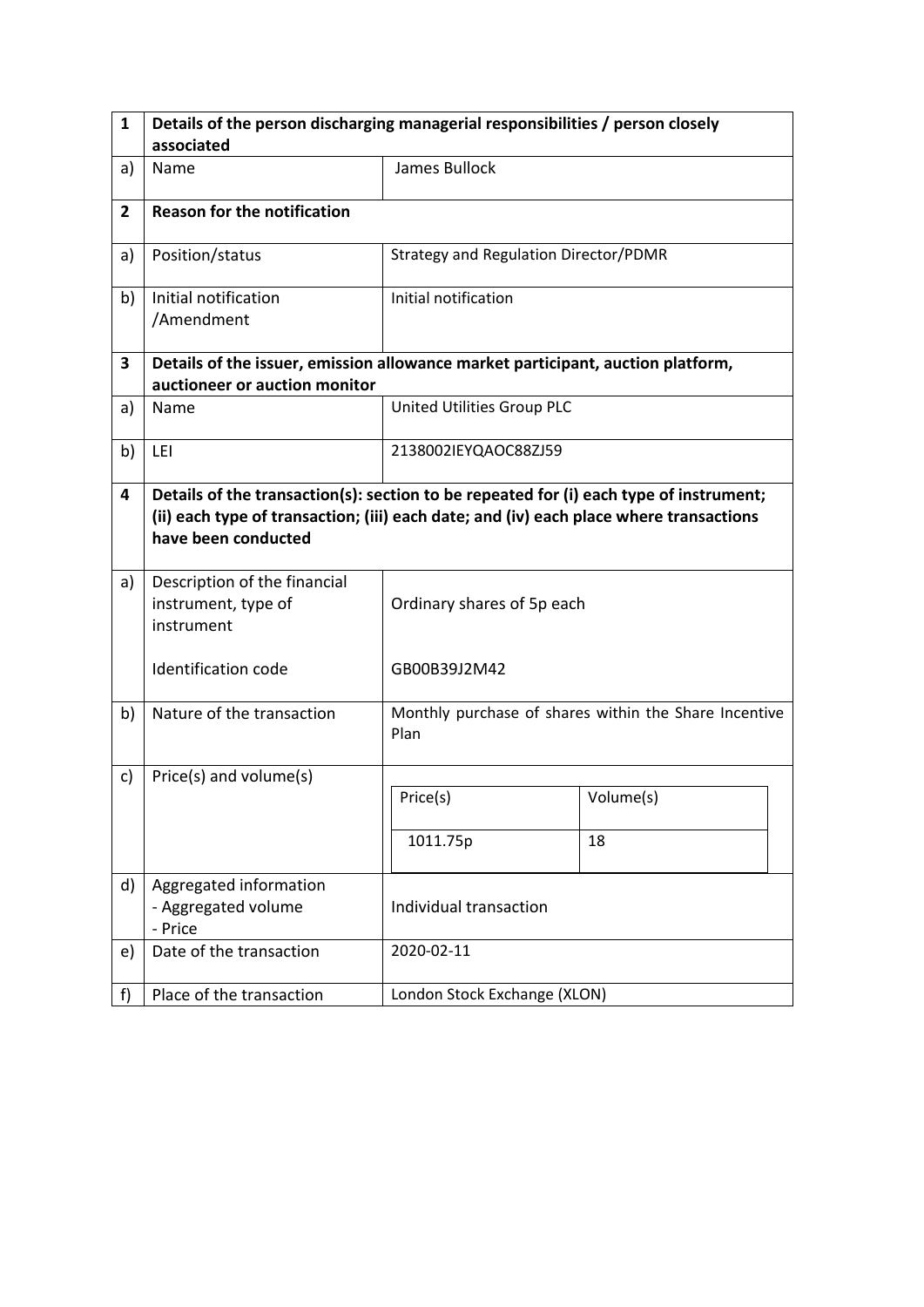| $\mathbf{1}$   | Details of the person discharging managerial responsibilities / person closely                                                                                                                          |                            |                                            |                                                       |  |
|----------------|---------------------------------------------------------------------------------------------------------------------------------------------------------------------------------------------------------|----------------------------|--------------------------------------------|-------------------------------------------------------|--|
|                | associated                                                                                                                                                                                              |                            |                                            |                                                       |  |
| a)             | Name                                                                                                                                                                                                    |                            | <b>Simon Chadwick</b>                      |                                                       |  |
| $\overline{2}$ | <b>Reason for the notification</b>                                                                                                                                                                      |                            |                                            |                                                       |  |
| a)             | Position/status                                                                                                                                                                                         |                            | Digital Services & Central Operations/PDMR |                                                       |  |
| b)             | Initial notification<br>/Amendment                                                                                                                                                                      |                            | Initial notification                       |                                                       |  |
| 3              | Details of the issuer, emission allowance market participant, auction platform,                                                                                                                         |                            |                                            |                                                       |  |
|                | auctioneer or auction monitor                                                                                                                                                                           |                            |                                            |                                                       |  |
| a)             | Name                                                                                                                                                                                                    |                            | United Utilities Group PLC                 |                                                       |  |
| b)             | LEI                                                                                                                                                                                                     |                            | 2138002IEYQAOC88ZJ59                       |                                                       |  |
| 4              | Details of the transaction(s): section to be repeated for (i) each type of instrument;<br>(ii) each type of transaction; (iii) each date; and (iv) each place where transactions<br>have been conducted |                            |                                            |                                                       |  |
| a)             | Description of the financial<br>instrument, type of<br>instrument                                                                                                                                       | Ordinary shares of 5p each |                                            |                                                       |  |
|                | Identification code                                                                                                                                                                                     |                            | GB00B39J2M42                               |                                                       |  |
| b)             | Nature of the transaction                                                                                                                                                                               | Plan                       |                                            | Monthly purchase of shares within the Share Incentive |  |
| c)             | Price(s) and volume(s)                                                                                                                                                                                  |                            |                                            |                                                       |  |
|                |                                                                                                                                                                                                         |                            | Price(s)                                   | Volume(s)                                             |  |
|                |                                                                                                                                                                                                         |                            | 1011.75p                                   | 18                                                    |  |
| d)             | Aggregated information<br>- Aggregated volume<br>- Price                                                                                                                                                | Individual transaction     |                                            |                                                       |  |
| e)             | Date of the transaction                                                                                                                                                                                 |                            | 2020-02-11                                 |                                                       |  |
| f              | Place of the transaction                                                                                                                                                                                |                            | London Stock Exchange (XLON)               |                                                       |  |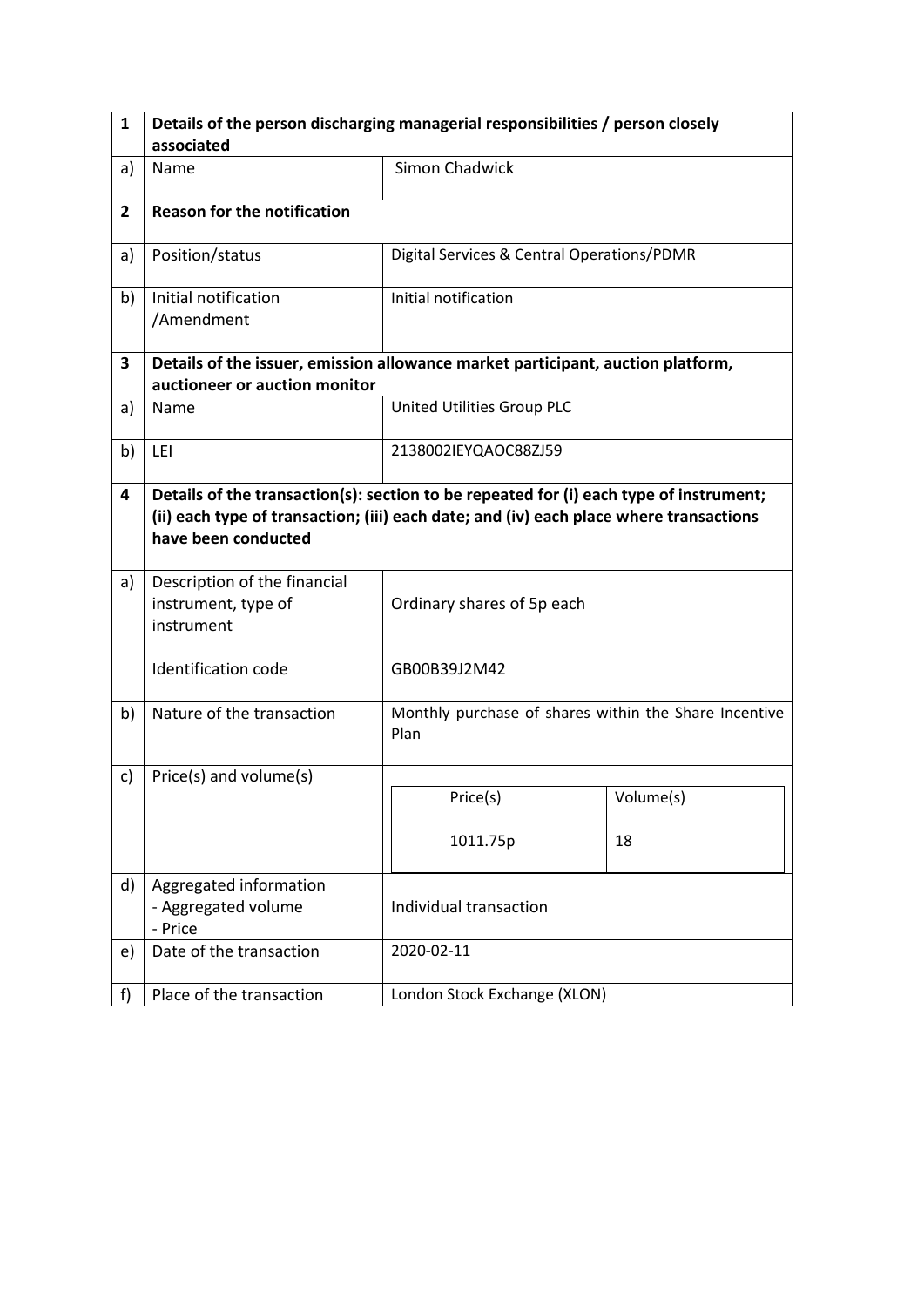| $\mathbf{1}$   | Details of the person discharging managerial responsibilities / person closely                                                                                                                          |                              |                                                       |  |  |  |
|----------------|---------------------------------------------------------------------------------------------------------------------------------------------------------------------------------------------------------|------------------------------|-------------------------------------------------------|--|--|--|
|                | associated                                                                                                                                                                                              |                              |                                                       |  |  |  |
| a)             | Name                                                                                                                                                                                                    | <b>Simon Gardiner</b>        |                                                       |  |  |  |
| $\overline{2}$ | <b>Reason for the notification</b>                                                                                                                                                                      |                              |                                                       |  |  |  |
| a)             | Position/status                                                                                                                                                                                         | Company Secretary/PDMR       |                                                       |  |  |  |
| b)             | Initial notification<br>/Amendment                                                                                                                                                                      | Initial notification         |                                                       |  |  |  |
| 3              | Details of the issuer, emission allowance market participant, auction platform,                                                                                                                         |                              |                                                       |  |  |  |
|                | auctioneer or auction monitor                                                                                                                                                                           |                              |                                                       |  |  |  |
| a)             | Name                                                                                                                                                                                                    | United Utilities Group PLC   |                                                       |  |  |  |
| b)             | LEI                                                                                                                                                                                                     | 2138002IEYQAOC88ZJ59         |                                                       |  |  |  |
| 4              | Details of the transaction(s): section to be repeated for (i) each type of instrument;<br>(ii) each type of transaction; (iii) each date; and (iv) each place where transactions<br>have been conducted |                              |                                                       |  |  |  |
| a)             | Description of the financial<br>instrument, type of<br>instrument                                                                                                                                       | Ordinary shares of 5p each   |                                                       |  |  |  |
|                | Identification code                                                                                                                                                                                     | GB00B39J2M42                 |                                                       |  |  |  |
| b)             | Nature of the transaction                                                                                                                                                                               | Plan                         | Monthly purchase of shares within the Share Incentive |  |  |  |
| c)             | Price(s) and volume(s)                                                                                                                                                                                  |                              |                                                       |  |  |  |
|                |                                                                                                                                                                                                         | Price(s)                     | Volume(s)                                             |  |  |  |
|                |                                                                                                                                                                                                         | 1011.75p                     | 18                                                    |  |  |  |
| d)             | Aggregated information<br>- Aggregated volume<br>- Price                                                                                                                                                | Individual transaction       |                                                       |  |  |  |
| e)             | Date of the transaction                                                                                                                                                                                 | 2020-02-11                   |                                                       |  |  |  |
| f              | Place of the transaction                                                                                                                                                                                | London Stock Exchange (XLON) |                                                       |  |  |  |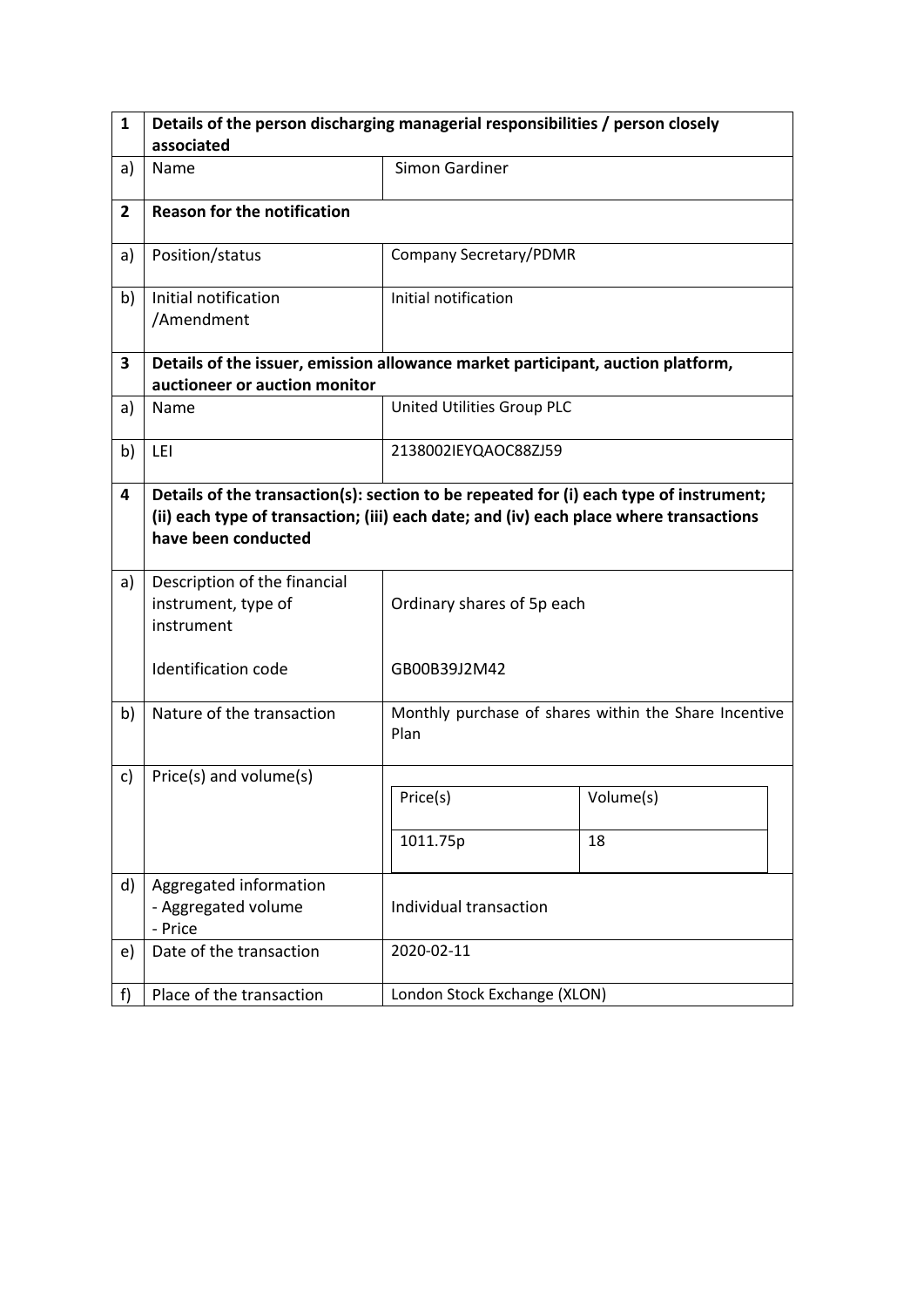| 1              | Details of the person discharging managerial responsibilities / person closely                                                                                                                          |                            |                                                       |           |  |
|----------------|---------------------------------------------------------------------------------------------------------------------------------------------------------------------------------------------------------|----------------------------|-------------------------------------------------------|-----------|--|
|                | associated                                                                                                                                                                                              |                            |                                                       |           |  |
| a)             | Name                                                                                                                                                                                                    |                            | Joanne Harrison                                       |           |  |
| $\overline{2}$ | <b>Reason for the notification</b>                                                                                                                                                                      |                            |                                                       |           |  |
| a)             | Position/status                                                                                                                                                                                         |                            | Environment and Asset Strategy Director/PDMR          |           |  |
| b)             | Initial notification<br>/Amendment                                                                                                                                                                      |                            | Initial notification                                  |           |  |
| 3              | Details of the issuer, emission allowance market participant, auction platform,                                                                                                                         |                            |                                                       |           |  |
|                | auctioneer or auction monitor                                                                                                                                                                           |                            |                                                       |           |  |
| a)             | Name                                                                                                                                                                                                    |                            | United Utilities Group PLC                            |           |  |
| b)             | LEI                                                                                                                                                                                                     | 2138002IEYQAOC88ZJ59       |                                                       |           |  |
| 4              | Details of the transaction(s): section to be repeated for (i) each type of instrument;<br>(ii) each type of transaction; (iii) each date; and (iv) each place where transactions<br>have been conducted |                            |                                                       |           |  |
| a)             | Description of the financial<br>instrument, type of<br>instrument                                                                                                                                       | Ordinary shares of 5p each |                                                       |           |  |
|                | <b>Identification code</b>                                                                                                                                                                              |                            | GB00B39J2M42                                          |           |  |
| b)             | Nature of the transaction                                                                                                                                                                               | Plan                       | Monthly purchase of shares within the Share Incentive |           |  |
| c)             | Price(s) and volume(s)                                                                                                                                                                                  |                            |                                                       |           |  |
|                |                                                                                                                                                                                                         |                            | Price(s)                                              | Volume(s) |  |
|                |                                                                                                                                                                                                         |                            | 1011.75p                                              | 18        |  |
| d)             | Aggregated information<br>- Aggregated volume<br>- Price                                                                                                                                                | Individual transaction     |                                                       |           |  |
| e)             | Date of the transaction                                                                                                                                                                                 |                            | 2020-02-11                                            |           |  |
| f)             | Place of the transaction                                                                                                                                                                                |                            | London Stock Exchange (XLON)                          |           |  |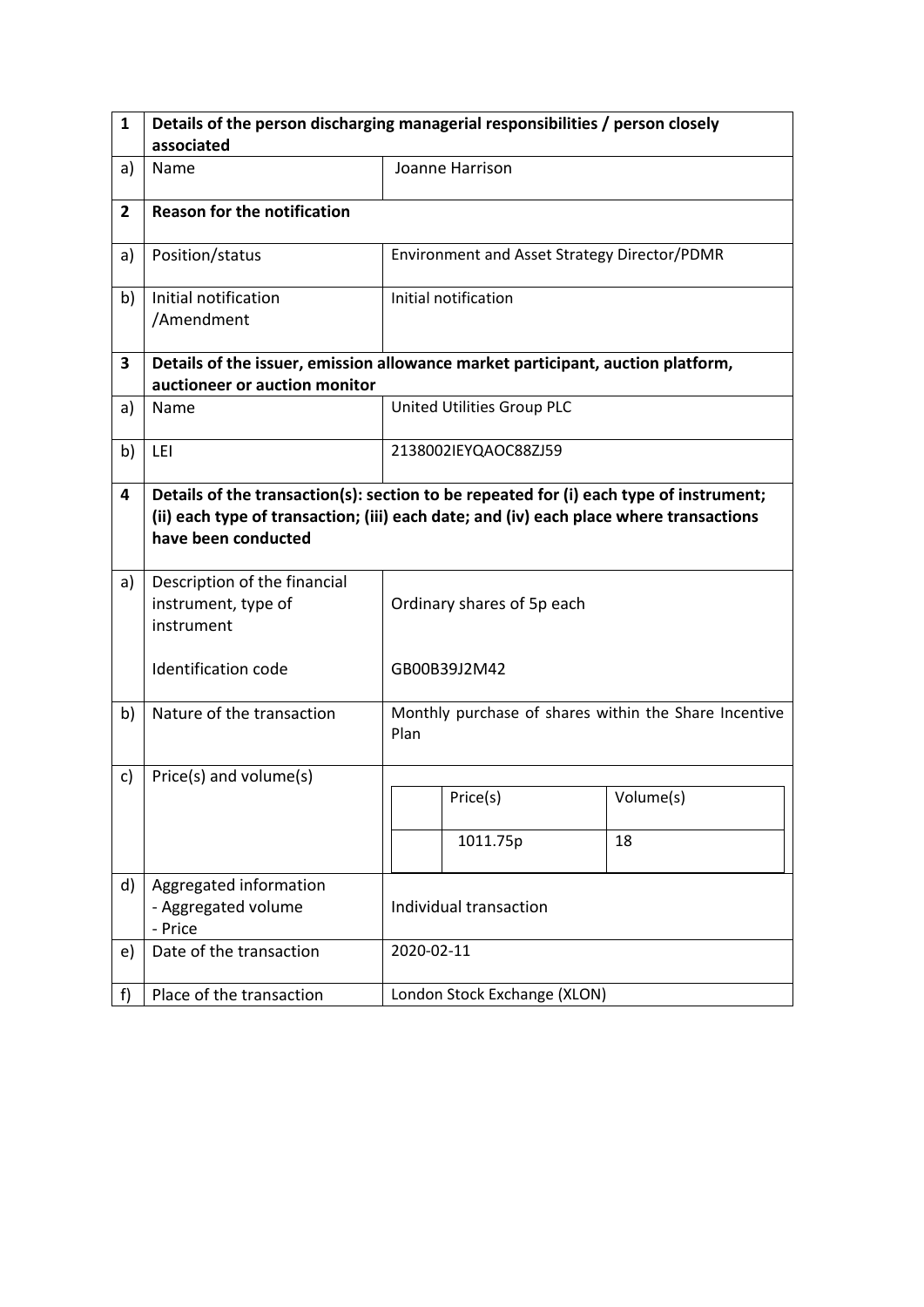| 1              | Details of the person discharging managerial responsibilities / person closely                                                                                                                          |                            |                                                       |           |  |
|----------------|---------------------------------------------------------------------------------------------------------------------------------------------------------------------------------------------------------|----------------------------|-------------------------------------------------------|-----------|--|
|                | associated                                                                                                                                                                                              |                            |                                                       |           |  |
| a)             | Name                                                                                                                                                                                                    |                            | James Keith Haslett                                   |           |  |
| $\overline{2}$ | <b>Reason for the notification</b>                                                                                                                                                                      |                            |                                                       |           |  |
| a)             | Position/status                                                                                                                                                                                         |                            | Director of Wastewater/PDMR                           |           |  |
| b)             | Initial notification<br>/Amendment                                                                                                                                                                      |                            | Initial notification                                  |           |  |
| 3              | Details of the issuer, emission allowance market participant, auction platform,                                                                                                                         |                            |                                                       |           |  |
|                | auctioneer or auction monitor                                                                                                                                                                           |                            |                                                       |           |  |
| a)             | Name                                                                                                                                                                                                    |                            | United Utilities Group PLC                            |           |  |
| b)             | LEI                                                                                                                                                                                                     | 2138002IEYQAOC88ZJ59       |                                                       |           |  |
| 4              | Details of the transaction(s): section to be repeated for (i) each type of instrument;<br>(ii) each type of transaction; (iii) each date; and (iv) each place where transactions<br>have been conducted |                            |                                                       |           |  |
| a)             | Description of the financial<br>instrument, type of<br>instrument                                                                                                                                       | Ordinary shares of 5p each |                                                       |           |  |
|                | <b>Identification code</b>                                                                                                                                                                              |                            | GB00B39J2M42                                          |           |  |
| b)             | Nature of the transaction                                                                                                                                                                               | Plan                       | Monthly purchase of shares within the Share Incentive |           |  |
| c)             | Price(s) and volume(s)                                                                                                                                                                                  |                            |                                                       |           |  |
|                |                                                                                                                                                                                                         |                            | Price(s)                                              | Volume(s) |  |
|                |                                                                                                                                                                                                         |                            | 1011.75p                                              | 18        |  |
| d)             | Aggregated information<br>- Aggregated volume<br>- Price                                                                                                                                                | Individual transaction     |                                                       |           |  |
| e)             | Date of the transaction                                                                                                                                                                                 |                            | 2020-02-11                                            |           |  |
| f)             | Place of the transaction                                                                                                                                                                                |                            | London Stock Exchange (XLON)                          |           |  |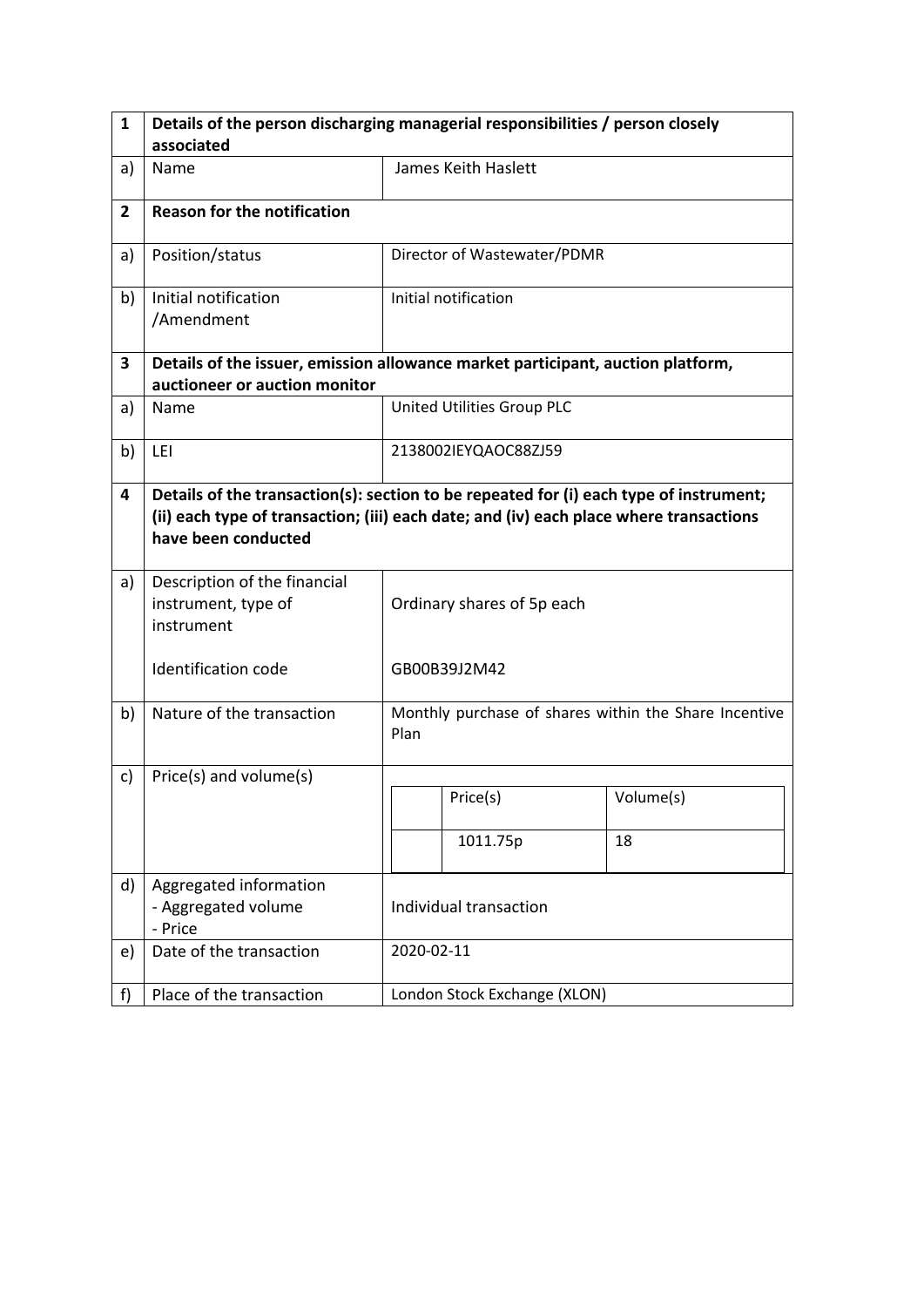| $\mathbf{1}$   | Details of the person discharging managerial responsibilities / person closely                                                                                                                          |                              |                                                       |  |  |  |
|----------------|---------------------------------------------------------------------------------------------------------------------------------------------------------------------------------------------------------|------------------------------|-------------------------------------------------------|--|--|--|
|                | associated                                                                                                                                                                                              |                              |                                                       |  |  |  |
| a)             | Name                                                                                                                                                                                                    | John Russell Houlden         |                                                       |  |  |  |
| $\overline{2}$ | <b>Reason for the notification</b>                                                                                                                                                                      |                              |                                                       |  |  |  |
| a)             | Position/status                                                                                                                                                                                         | Chief Financial Officer/PDMR |                                                       |  |  |  |
| b)             | Initial notification<br>/Amendment                                                                                                                                                                      | Initial notification         |                                                       |  |  |  |
| 3              | Details of the issuer, emission allowance market participant, auction platform,                                                                                                                         |                              |                                                       |  |  |  |
|                | auctioneer or auction monitor                                                                                                                                                                           |                              |                                                       |  |  |  |
| a)             | Name                                                                                                                                                                                                    | United Utilities Group PLC   |                                                       |  |  |  |
| b)             | LEI                                                                                                                                                                                                     | 2138002IEYQAOC88ZJ59         |                                                       |  |  |  |
| 4              | Details of the transaction(s): section to be repeated for (i) each type of instrument;<br>(ii) each type of transaction; (iii) each date; and (iv) each place where transactions<br>have been conducted |                              |                                                       |  |  |  |
| a)             | Description of the financial<br>instrument, type of<br>instrument                                                                                                                                       | Ordinary shares of 5p each   |                                                       |  |  |  |
|                | Identification code                                                                                                                                                                                     | GB00B39J2M42                 |                                                       |  |  |  |
| b)             | Nature of the transaction                                                                                                                                                                               | Plan                         | Monthly purchase of shares within the Share Incentive |  |  |  |
| c)             | Price(s) and volume(s)                                                                                                                                                                                  |                              |                                                       |  |  |  |
|                |                                                                                                                                                                                                         | Price(s)                     | Volume(s)                                             |  |  |  |
|                |                                                                                                                                                                                                         | 1011.75p                     | 18                                                    |  |  |  |
| d)             | Aggregated information<br>- Aggregated volume<br>- Price                                                                                                                                                | Individual transaction       |                                                       |  |  |  |
| e)             | Date of the transaction                                                                                                                                                                                 | 2020-02-11                   |                                                       |  |  |  |
| f              | Place of the transaction                                                                                                                                                                                | London Stock Exchange (XLON) |                                                       |  |  |  |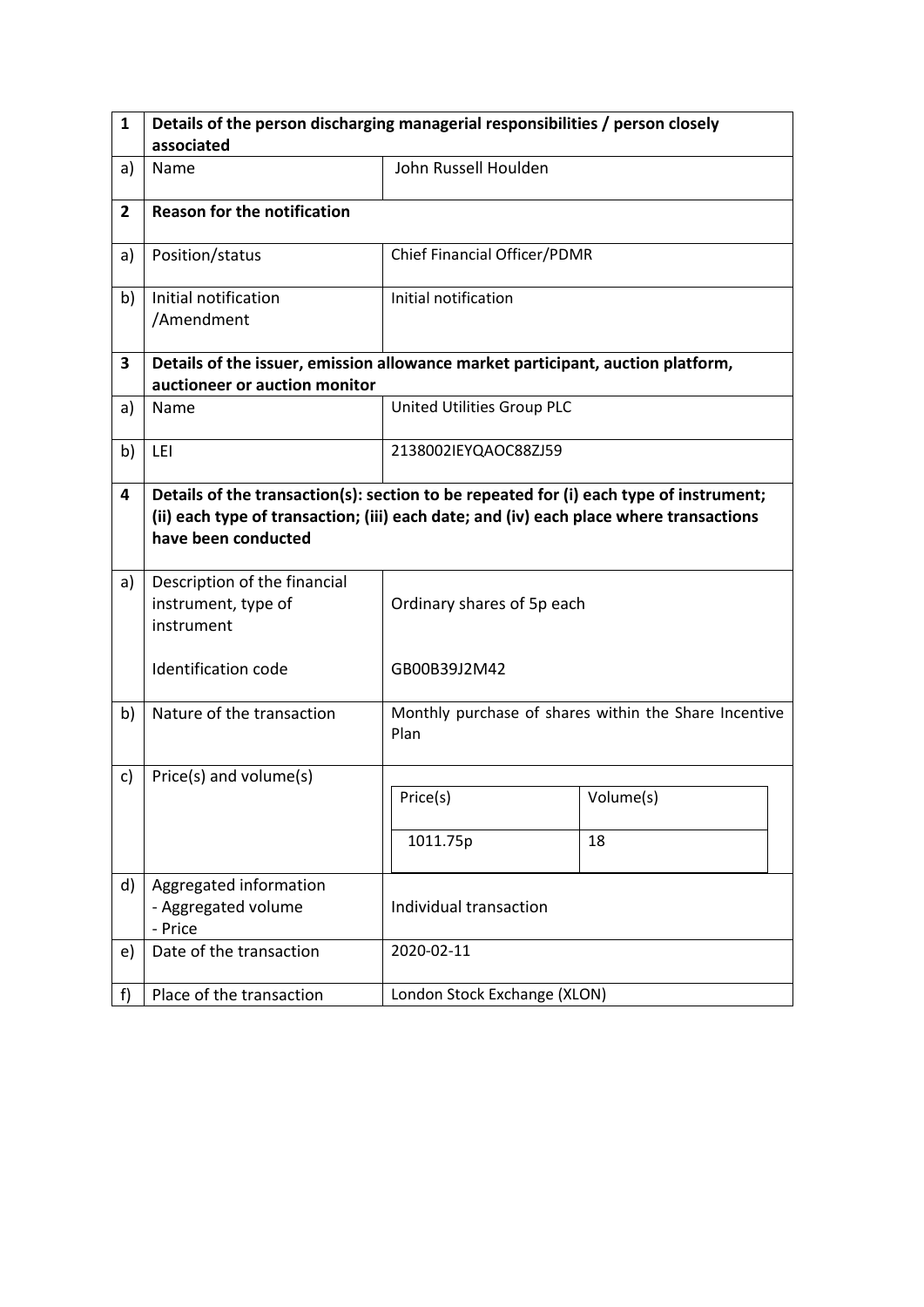| 1              | Details of the person discharging managerial responsibilities / person closely                                                                                                                          |                                 |                                                       |  |  |  |
|----------------|---------------------------------------------------------------------------------------------------------------------------------------------------------------------------------------------------------|---------------------------------|-------------------------------------------------------|--|--|--|
|                | associated                                                                                                                                                                                              |                                 |                                                       |  |  |  |
| a)             | Name                                                                                                                                                                                                    | Gaynor Kenyon                   |                                                       |  |  |  |
| $\overline{2}$ | <b>Reason for the notification</b>                                                                                                                                                                      |                                 |                                                       |  |  |  |
| a)             | Position/status                                                                                                                                                                                         | Corporate Affairs Director/PDMR |                                                       |  |  |  |
| b)             | Initial notification<br>/Amendment                                                                                                                                                                      | Initial notification            |                                                       |  |  |  |
| 3              | Details of the issuer, emission allowance market participant, auction platform,                                                                                                                         |                                 |                                                       |  |  |  |
|                | auctioneer or auction monitor                                                                                                                                                                           |                                 |                                                       |  |  |  |
| a)             | Name                                                                                                                                                                                                    | United Utilities Group PLC      |                                                       |  |  |  |
| b)             | LEI                                                                                                                                                                                                     | 2138002IEYQAOC88ZJ59            |                                                       |  |  |  |
| 4              | Details of the transaction(s): section to be repeated for (i) each type of instrument;<br>(ii) each type of transaction; (iii) each date; and (iv) each place where transactions<br>have been conducted |                                 |                                                       |  |  |  |
| a)             | Description of the financial<br>instrument, type of<br>instrument                                                                                                                                       | Ordinary shares of 5p each      |                                                       |  |  |  |
|                | <b>Identification code</b>                                                                                                                                                                              | GB00B39J2M42                    |                                                       |  |  |  |
| b)             | Nature of the transaction                                                                                                                                                                               | Plan                            | Monthly purchase of shares within the Share Incentive |  |  |  |
| c)             | Price(s) and volume(s)                                                                                                                                                                                  |                                 |                                                       |  |  |  |
|                |                                                                                                                                                                                                         | Price(s)                        | Volume(s)                                             |  |  |  |
|                |                                                                                                                                                                                                         | 1011.75p                        | 18                                                    |  |  |  |
| d)             | Aggregated information<br>- Aggregated volume<br>- Price                                                                                                                                                | Individual transaction          |                                                       |  |  |  |
| e)             | Date of the transaction                                                                                                                                                                                 | 2020-02-11                      |                                                       |  |  |  |
| f)             | Place of the transaction                                                                                                                                                                                | London Stock Exchange (XLON)    |                                                       |  |  |  |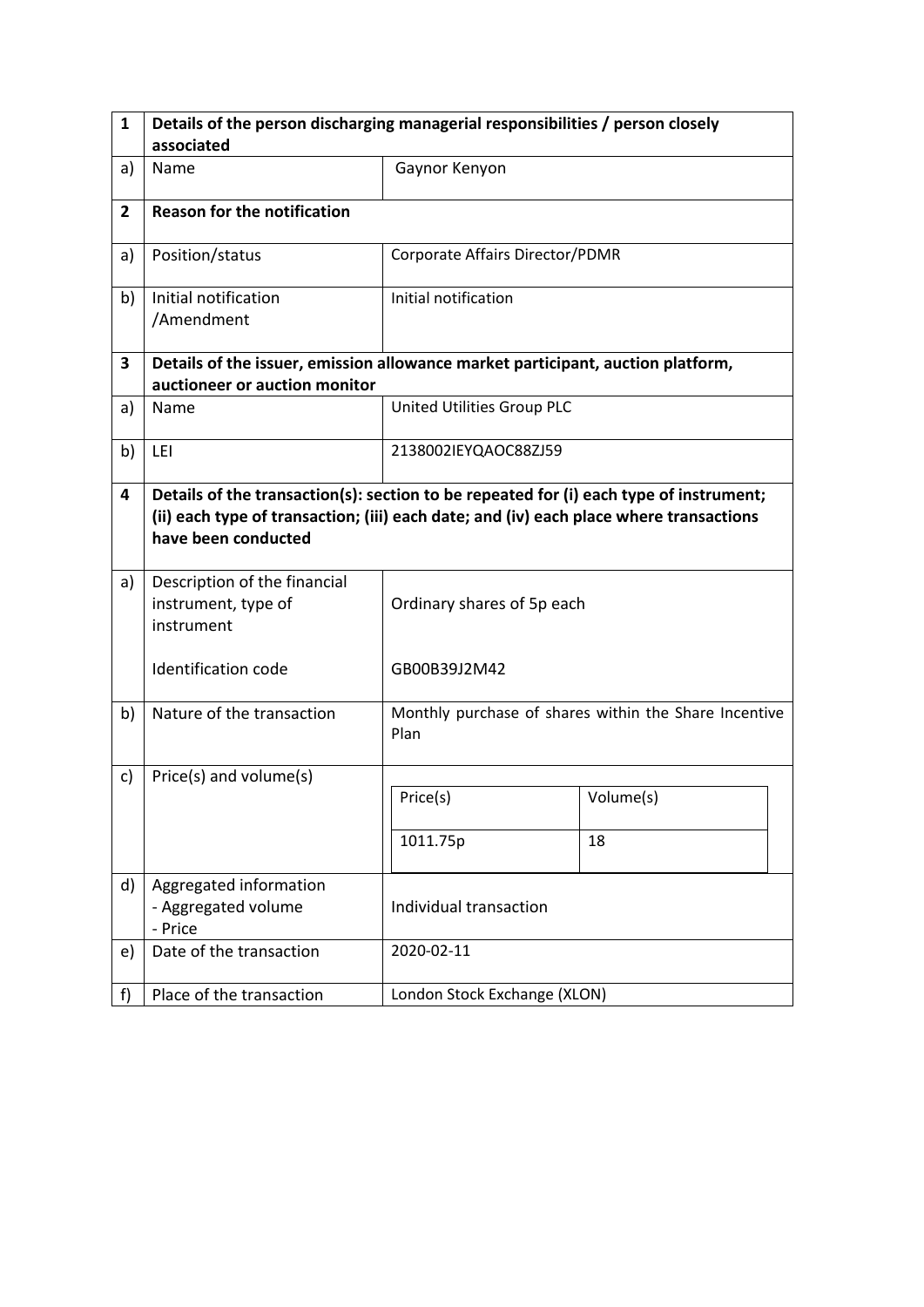| $\mathbf{1}$   | Details of the person discharging managerial responsibilities / person closely  |                                                                                                                                                                                  |                                                       |           |  |
|----------------|---------------------------------------------------------------------------------|----------------------------------------------------------------------------------------------------------------------------------------------------------------------------------|-------------------------------------------------------|-----------|--|
|                | associated                                                                      |                                                                                                                                                                                  |                                                       |           |  |
| a)             | Name                                                                            | <b>Tom Lissett</b>                                                                                                                                                               |                                                       |           |  |
| $\overline{2}$ | <b>Reason for the notification</b>                                              |                                                                                                                                                                                  |                                                       |           |  |
| a)             | Position/status                                                                 |                                                                                                                                                                                  | Director of Bioresource & Energy Services/PDMR        |           |  |
| b)             | Initial notification<br>/Amendment                                              |                                                                                                                                                                                  | Initial notification                                  |           |  |
| 3              | Details of the issuer, emission allowance market participant, auction platform, |                                                                                                                                                                                  |                                                       |           |  |
|                | auctioneer or auction monitor                                                   |                                                                                                                                                                                  |                                                       |           |  |
| a)             | Name                                                                            |                                                                                                                                                                                  | United Utilities Group PLC                            |           |  |
| b)             | LEI                                                                             |                                                                                                                                                                                  | 2138002IEYQAOC88ZJ59                                  |           |  |
| 4              | have been conducted                                                             | Details of the transaction(s): section to be repeated for (i) each type of instrument;<br>(ii) each type of transaction; (iii) each date; and (iv) each place where transactions |                                                       |           |  |
| a)             | Description of the financial<br>instrument, type of<br>instrument               | Ordinary shares of 5p each                                                                                                                                                       |                                                       |           |  |
|                | <b>Identification code</b>                                                      |                                                                                                                                                                                  | GB00B39J2M42                                          |           |  |
| b)             | Nature of the transaction                                                       | Plan                                                                                                                                                                             | Monthly purchase of shares within the Share Incentive |           |  |
| c)             | Price(s) and volume(s)                                                          |                                                                                                                                                                                  |                                                       |           |  |
|                |                                                                                 |                                                                                                                                                                                  | Price(s)                                              | Volume(s) |  |
|                |                                                                                 |                                                                                                                                                                                  | 1011.75p                                              | 18        |  |
| d)             | Aggregated information<br>- Aggregated volume<br>- Price                        | Individual transaction                                                                                                                                                           |                                                       |           |  |
| e)             | Date of the transaction                                                         |                                                                                                                                                                                  | 2020-02-11                                            |           |  |
| f              | Place of the transaction                                                        |                                                                                                                                                                                  | London Stock Exchange (XLON)                          |           |  |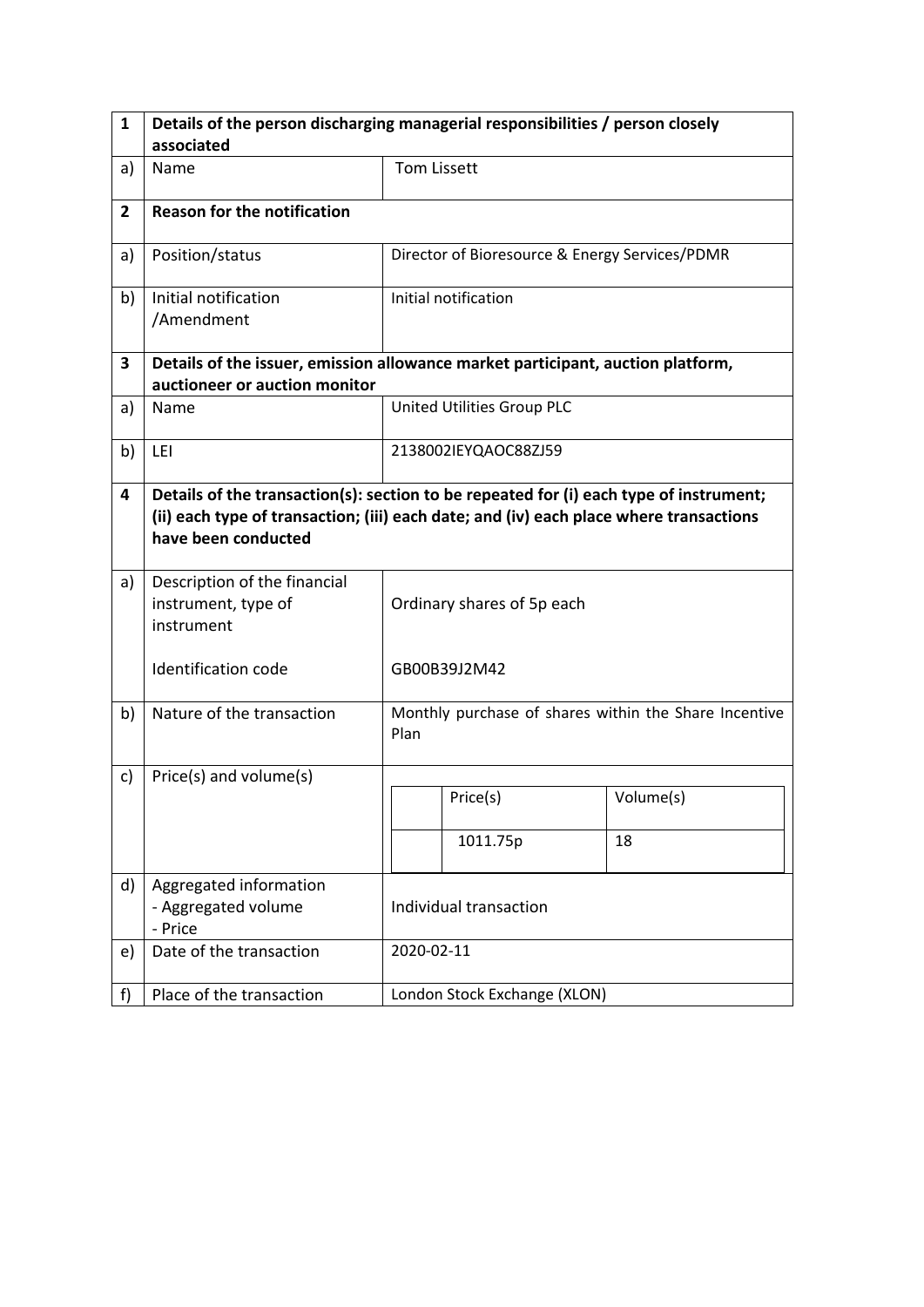| 1.             | Details of the person discharging managerial responsibilities / person closely                                                                                                                          |                              |                                                       |  |  |  |
|----------------|---------------------------------------------------------------------------------------------------------------------------------------------------------------------------------------------------------|------------------------------|-------------------------------------------------------|--|--|--|
|                | associated                                                                                                                                                                                              |                              |                                                       |  |  |  |
| a)             | Name                                                                                                                                                                                                    | <b>Steve Mogford</b>         |                                                       |  |  |  |
| $\overline{2}$ | <b>Reason for the notification</b>                                                                                                                                                                      |                              |                                                       |  |  |  |
| a)             | Position/status                                                                                                                                                                                         | Chief Executive Officer/PDMR |                                                       |  |  |  |
| b)             | Initial notification<br>/Amendment                                                                                                                                                                      | Initial notification         |                                                       |  |  |  |
| 3              | Details of the issuer, emission allowance market participant, auction platform,                                                                                                                         |                              |                                                       |  |  |  |
|                | auctioneer or auction monitor                                                                                                                                                                           |                              |                                                       |  |  |  |
| a)             | Name                                                                                                                                                                                                    | United Utilities Group PLC   |                                                       |  |  |  |
| b)             | LEI                                                                                                                                                                                                     | 2138002IEYQAOC88ZJ59         |                                                       |  |  |  |
| 4              | Details of the transaction(s): section to be repeated for (i) each type of instrument;<br>(ii) each type of transaction; (iii) each date; and (iv) each place where transactions<br>have been conducted |                              |                                                       |  |  |  |
| a)             | Description of the financial<br>instrument, type of<br>instrument                                                                                                                                       | Ordinary shares of 5p each   |                                                       |  |  |  |
|                | Identification code                                                                                                                                                                                     | GB00B39J2M42                 |                                                       |  |  |  |
| b)             | Nature of the transaction                                                                                                                                                                               | Plan                         | Monthly purchase of shares within the Share Incentive |  |  |  |
| c)             | Price(s) and volume(s)                                                                                                                                                                                  |                              |                                                       |  |  |  |
|                |                                                                                                                                                                                                         | Price(s)                     | Volume(s)                                             |  |  |  |
|                |                                                                                                                                                                                                         | 1011.75p                     | 18                                                    |  |  |  |
| d)             | Aggregated information<br>- Aggregated volume<br>- Price                                                                                                                                                | Individual transaction       |                                                       |  |  |  |
| e)             | Date of the transaction                                                                                                                                                                                 | 2020-02-11                   |                                                       |  |  |  |
| f              | Place of the transaction                                                                                                                                                                                | London Stock Exchange (XLON) |                                                       |  |  |  |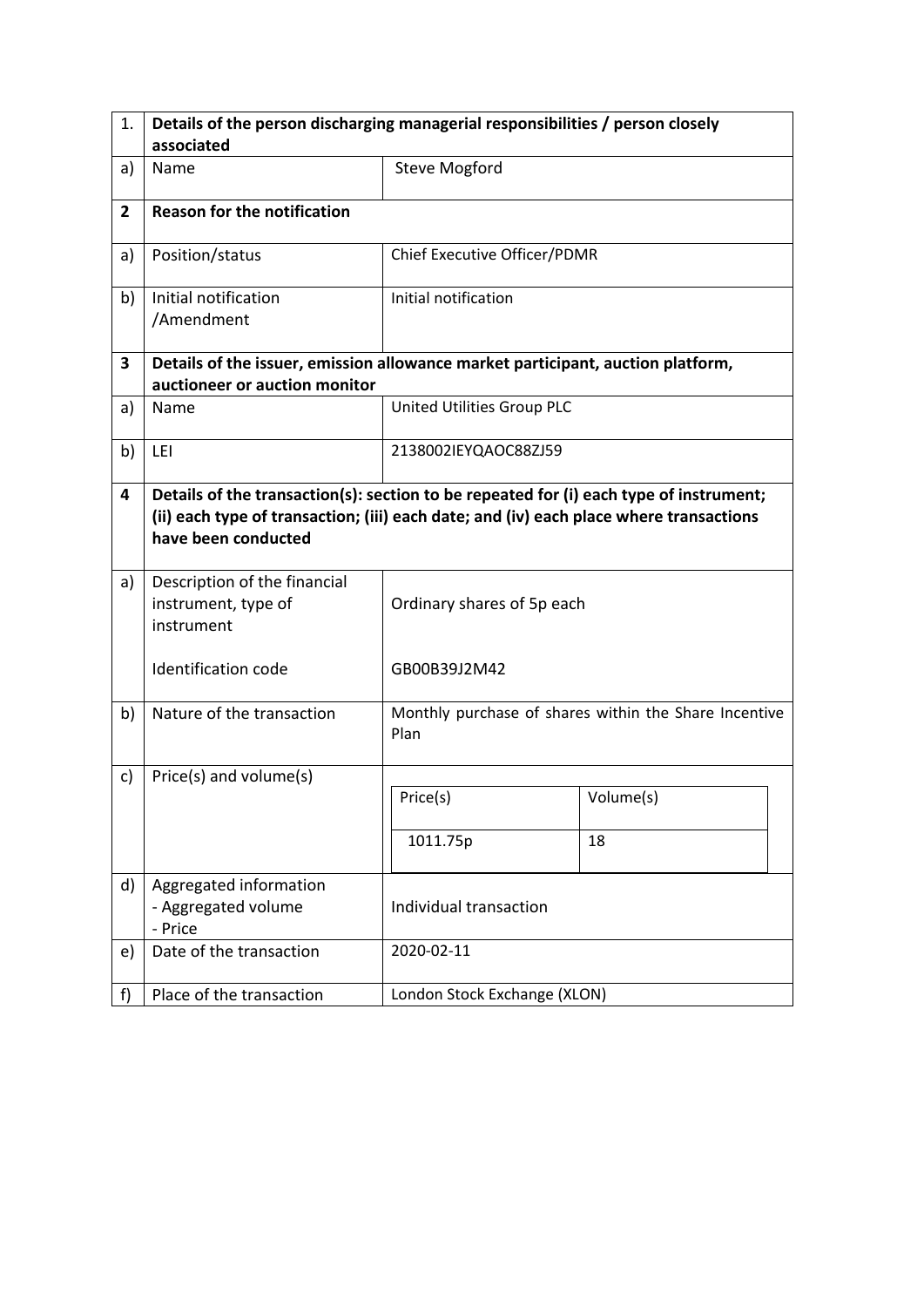| $\mathbf{1}$   | Details of the person discharging managerial responsibilities / person closely  |                                                                                                                                                                                  |                                                       |           |  |
|----------------|---------------------------------------------------------------------------------|----------------------------------------------------------------------------------------------------------------------------------------------------------------------------------|-------------------------------------------------------|-----------|--|
|                | associated                                                                      |                                                                                                                                                                                  |                                                       |           |  |
| a)             | Name                                                                            |                                                                                                                                                                                  | <b>Martin Padley</b>                                  |           |  |
| $\overline{2}$ | <b>Reason for the notification</b>                                              |                                                                                                                                                                                  |                                                       |           |  |
| a)             | Position/status                                                                 |                                                                                                                                                                                  | Water and Scientific Services Director/PDMR           |           |  |
| b)             | Initial notification<br>/Amendment                                              |                                                                                                                                                                                  | Initial notification                                  |           |  |
| 3              | Details of the issuer, emission allowance market participant, auction platform, |                                                                                                                                                                                  |                                                       |           |  |
|                | auctioneer or auction monitor                                                   |                                                                                                                                                                                  |                                                       |           |  |
| a)             | Name                                                                            |                                                                                                                                                                                  | United Utilities Group PLC                            |           |  |
| b)             | LEI                                                                             |                                                                                                                                                                                  | 2138002IEYQAOC88ZJ59                                  |           |  |
| 4              | have been conducted                                                             | Details of the transaction(s): section to be repeated for (i) each type of instrument;<br>(ii) each type of transaction; (iii) each date; and (iv) each place where transactions |                                                       |           |  |
| a)             | Description of the financial<br>instrument, type of<br>instrument               |                                                                                                                                                                                  | Ordinary shares of 5p each                            |           |  |
|                | <b>Identification code</b>                                                      |                                                                                                                                                                                  | GB00B39J2M42                                          |           |  |
| b)             | Nature of the transaction                                                       | Plan                                                                                                                                                                             | Monthly purchase of shares within the Share Incentive |           |  |
| c)             | Price(s) and volume(s)                                                          |                                                                                                                                                                                  |                                                       |           |  |
|                |                                                                                 |                                                                                                                                                                                  | Price(s)                                              | Volume(s) |  |
|                |                                                                                 |                                                                                                                                                                                  | 1011.75p                                              | 18        |  |
| d)             | Aggregated information<br>- Aggregated volume<br>- Price                        | Individual transaction                                                                                                                                                           |                                                       |           |  |
| e)             | Date of the transaction                                                         |                                                                                                                                                                                  | 2020-02-11                                            |           |  |
| f              | Place of the transaction                                                        |                                                                                                                                                                                  | London Stock Exchange (XLON)                          |           |  |